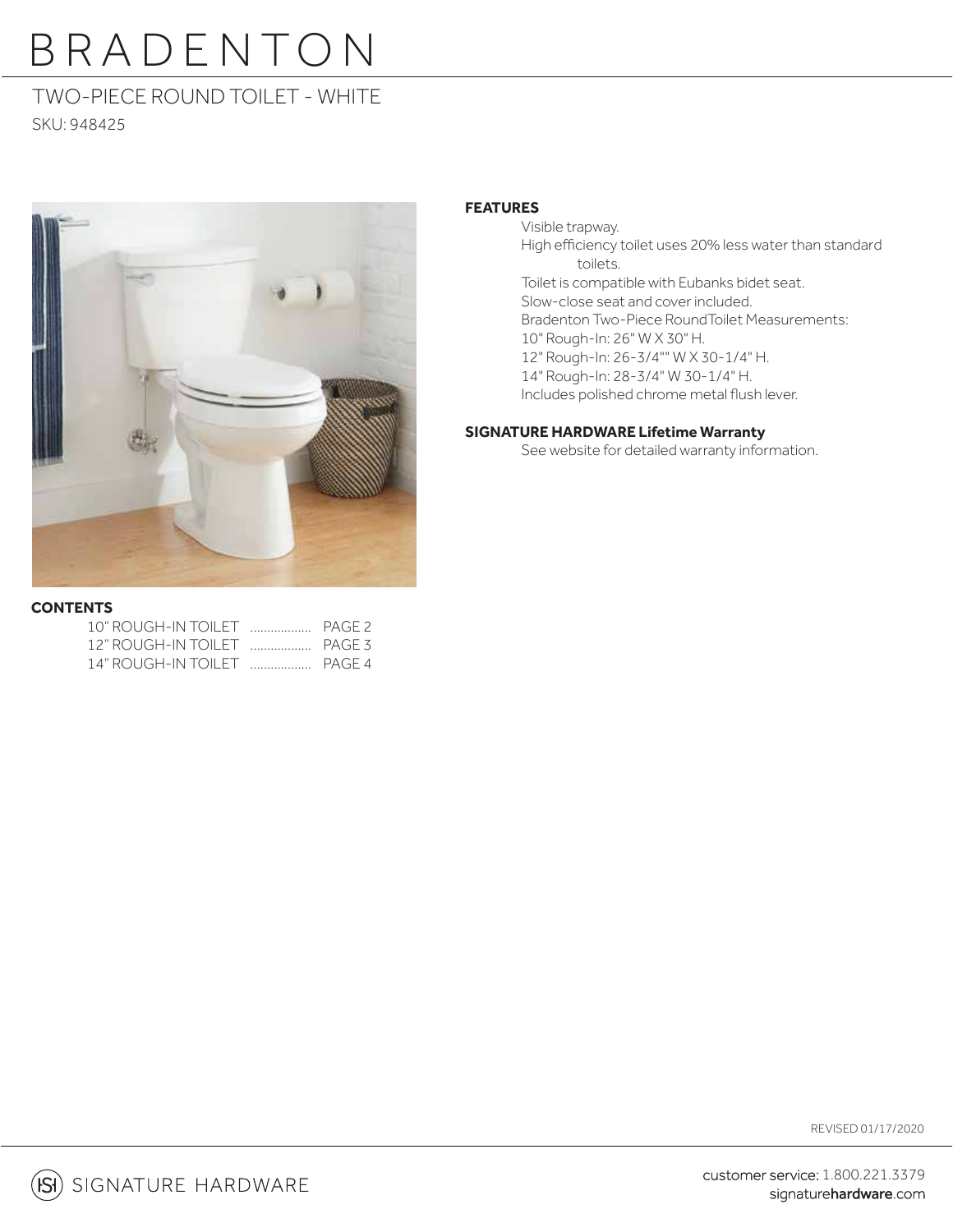# TWO-PIECE ROUND TOILET - WHITE - 10" ROUGH-IN

SKU: 948425









### **FEATURES**

Product Finish: White Bowl Shape: Round Rough In: 10" Length: 17-1/4" Width: 26" Height: 30" Bowl Height: 16-3/8" Gallons Per Flush: 1.28 Hardware Finish: Chrome Seat Included: Yes

### **CODES/STANDARDS**

 cUPC ASME A112.19.2/CSA B45.1 WaterSense CEC Listed Massachusetts Accepted

**SIGNATURE HARDWARE LIFETIME WARRANTY** See website for warranty information





All dimensions and specifications are nominal and may vary. Use actual products for accuracy in critical situations.

PAGE 2 CODE: SHBD230WH/SHBD210WH

customer service: 1.800.221.3379 signaturehardware.com

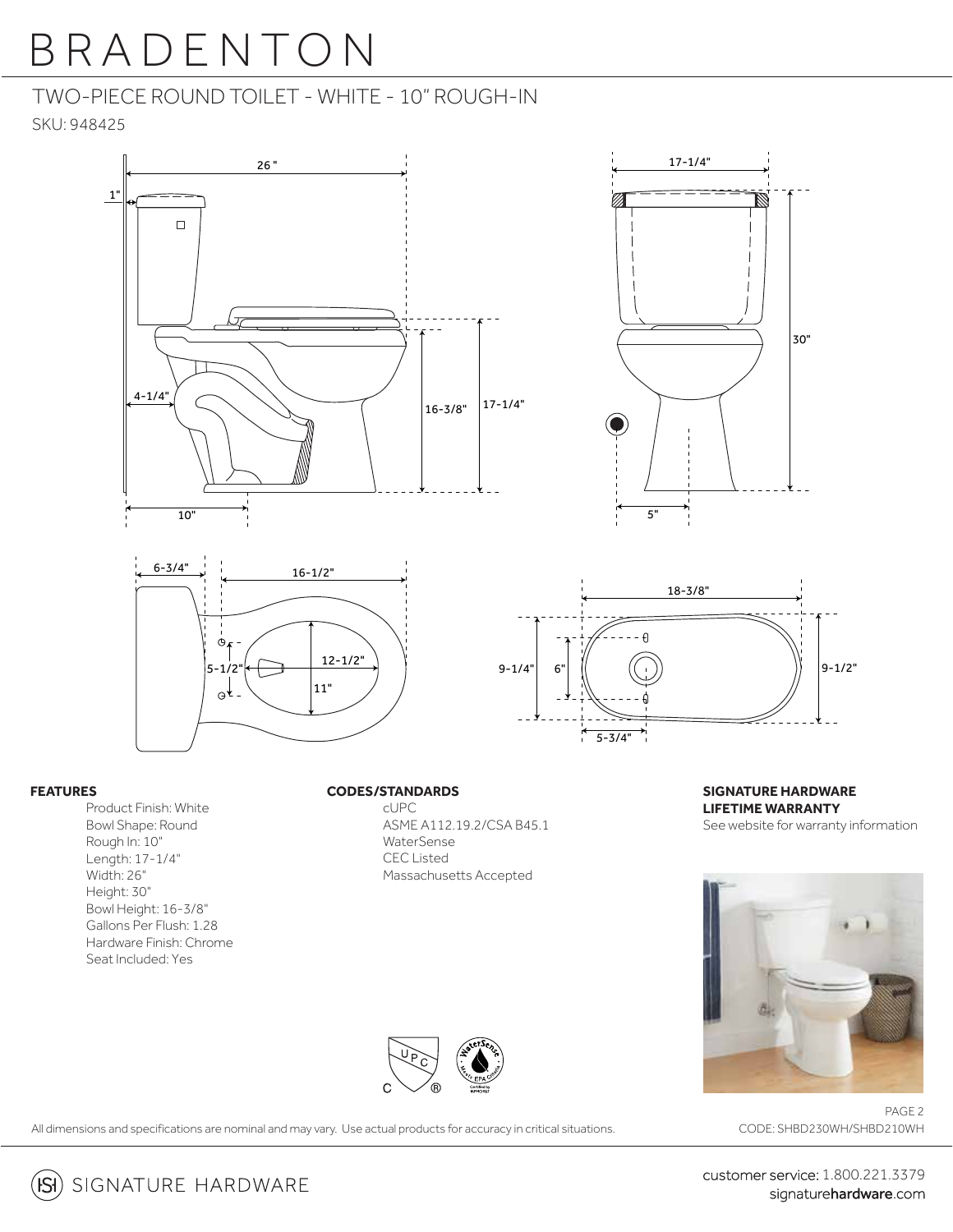## TWO-PIECE ROUND TOILET - WHITE - 12" ROUGH-IN

SKU: 948425







### **FEATURES**

Product Finish: White Bowl Shape: Round Rough In: 12" Length: 17-1/4" Width: 26-3/4" Height: 30-1/4" Bowl Height: 16-3/8" Gallons Per Flush: 1.28 Hardware Finish: Chrome Seat Included: Yes

### **CODES/STANDARDS**

Left Hand Tank: cUPC ASME A112.19.2/CSA B45.1 WaterSense CEC Listed Massachusetts Accepted



Right Hand Tank: cUPC ASME A112.19.2/CSA B45.1



**SIGNATURE HARDWARE LIFETIME WARRANTY** See website for warranty information

30-1/4"



All dimensions and specifications are nominal and may vary. Use actual products for accuracy in critical situations.

PAGE 3 CODE: SHBD230WH/SHBD200WH/SHBD200RWH